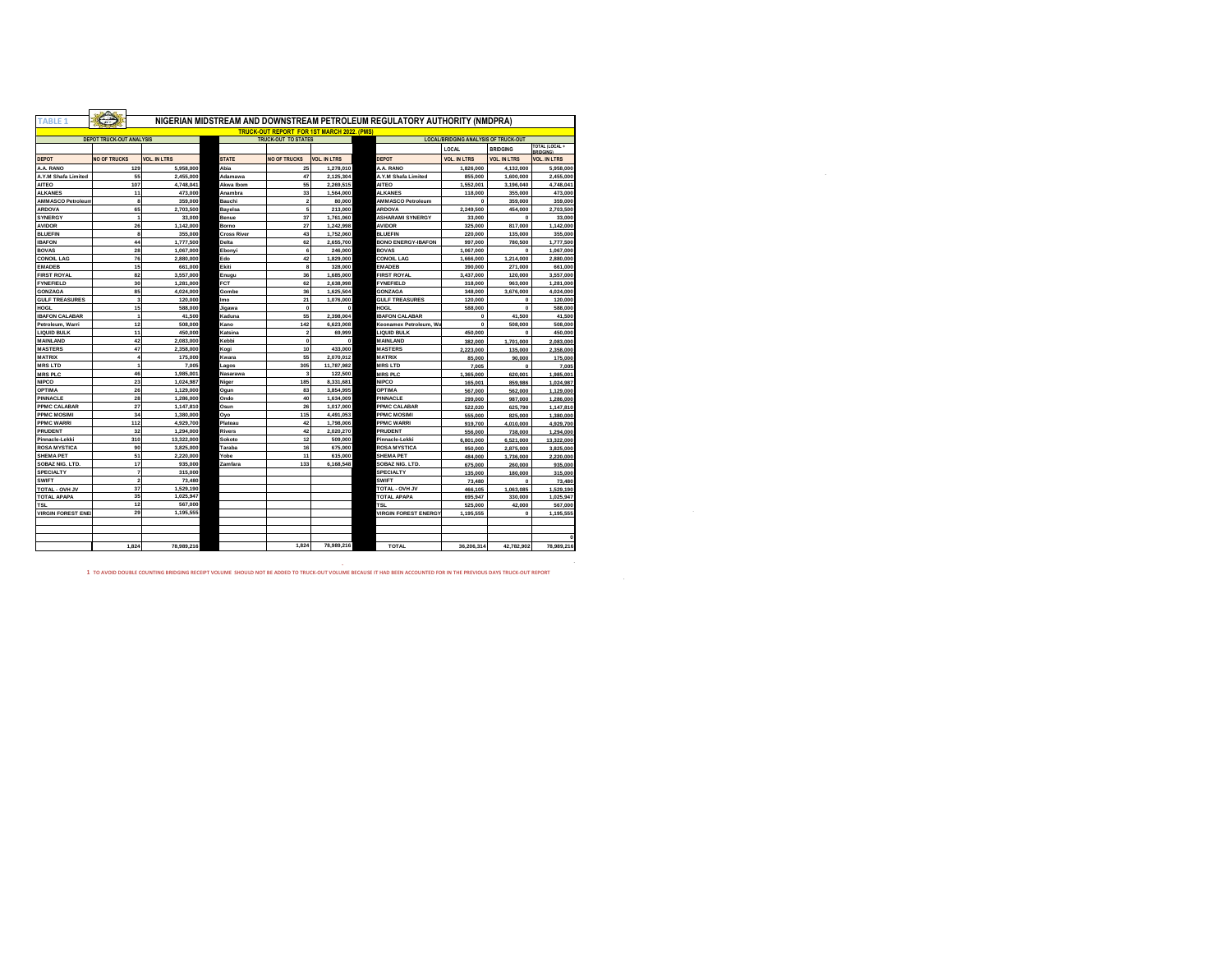| TABLE:                                       | NIGERIAN MIDSTREAM AND DOWNSTREAM PETROLEUM REGULATORY AUTHORITY (NMDPRA)<br>Ŧ                                                                                                                                                                                    |                                                        |                             |                               |                        |                             |                                  |                        |                             |                           |                        |
|----------------------------------------------|-------------------------------------------------------------------------------------------------------------------------------------------------------------------------------------------------------------------------------------------------------------------|--------------------------------------------------------|-----------------------------|-------------------------------|------------------------|-----------------------------|----------------------------------|------------------------|-----------------------------|---------------------------|------------------------|
| DISPATCHES REPORT FOR 1ST MARCH 2022. (PMS)  |                                                                                                                                                                                                                                                                   |                                                        |                             |                               |                        |                             |                                  |                        |                             |                           |                        |
|                                              | <b>DEPOT DISPATCHES ANALYSIS</b><br><b>STATE RECEIPT OF DISPATCHES</b><br>LOCAL COMPONENT + BRIDGING RECEIPT COMPONENT + LOCAL<br>BRIDGING RECEIPT COMPONENT + LOCAL LOADING OF DECANTED<br>TOTAL (LOCAL COMPONENT + BRIDGING RECEIPT + LOCAL LOADING OF DECANTED |                                                        |                             |                               |                        |                             |                                  |                        |                             |                           |                        |
| LOADING OF DECANTED PMS - NEWLY DECANTED PMS |                                                                                                                                                                                                                                                                   |                                                        |                             | <b>LOCAL COMPONENT</b>        |                        |                             | PMS - NEWLY DECANTED PMS         |                        |                             | PMS - NEWLY DECANTED PMS) |                        |
| <b>DEPOT</b>                                 | <b>NO OF TRUCKS</b>                                                                                                                                                                                                                                               | <b>VOL. IN LTRS</b>                                    | <b>STATE</b>                | <b>NO OF TRUCKS</b>           | <b>VOL. IN LTRS</b>    | <b>STATE</b>                | <b>NO OF TRUCKS</b>              | <b>VOL. IN LTRS</b>    | <b>STATE</b>                | <b>NO OF TRUCKS</b>       | <b>VOL. IN LTRS</b>    |
| A.A. RANO                                    | <b>LOCAL COMPONENT OF TRUCKOUT</b>                                                                                                                                                                                                                                |                                                        | Abia<br>Adamawa             | 15<br>$\overline{\mathbf{0}}$ | 783,000                | Abia<br>Adamawa             | $\overline{a}$<br>33             | 180,000<br>1,441,927   | Abia<br>Adamawa             | 19                        | 963,000                |
| A.Y.M Shafa Limited                          | 38<br>19                                                                                                                                                                                                                                                          | 1,826,000<br>855,000                                   | Akwa Ibom                   | 52                            | 2.088.515              | Akwa Ibom                   | $\mathbf{0}$                     |                        | Akwa Ibom                   | 33<br>52                  | 1,441,927<br>2,088,515 |
| <b>AITEO</b>                                 | 37                                                                                                                                                                                                                                                                | 1,552,001                                              | Anambra                     |                               | 200,000                | Anambra                     | $37\,$                           | 1,845,000              | Anambra                     | 41                        | 2,045,000              |
| <b>ALKANES</b><br>Petroleum                  | $\mathbf{3}$<br>$\Omega$                                                                                                                                                                                                                                          | 118,000<br>$\Omega$                                    | Bauchi<br>Bayelsa           | 2                             | 110,000                | Bauchi<br>Bayelsa           | 37<br>$\Omega$                   | 1,741,000              | Bauchi<br>Bayelsa           | 37<br>$\overline{2}$      | 1,741,00<br>110,000    |
| <b>ARDOVA</b>                                | 55                                                                                                                                                                                                                                                                | 2,249,500                                              | Benue                       | o                             |                        | Benue                       | $\overline{7}$                   | 345,000                | Benue                       | $\overline{7}$            | 345,000                |
| <b>SYNERGY</b><br><b>AVIDOR</b>              | $\mathbf{1}$<br>$\overline{\mathbf{r}}$                                                                                                                                                                                                                           | 33,000<br>325,000                                      | Borno<br><b>Cross River</b> | $\overline{\mathbf{0}}$<br>43 | 1,752,060              | Borno<br><b>Cross River</b> | 15<br>$\mathbf{0}$               | 655,730                | Borno<br><b>Cross River</b> | 15<br>43                  | 655,730<br>1,752,060   |
| <b>BLUEFIN</b>                               | 5                                                                                                                                                                                                                                                                 | 220,000                                                | Delta                       | 56                            | 2,380,700              | Delta                       | $\mathbf{0}$                     | $\sqrt{2}$             | Delta                       | 56                        | 2,380,700              |
| <b>IBAFON</b>                                | 27                                                                                                                                                                                                                                                                | 997,000                                                | Ebonvi                      |                               | 50,000                 | Ebony                       | 10                               | 475,000                | Ebonyi                      | 11                        | 525,000                |
| <b>BOVAS</b><br><b>CONOIL LAG</b>            | 28<br>47                                                                                                                                                                                                                                                          | 1,067,000<br>1,666,000                                 | Edo<br>Ekiti                | 35                            | 1,529,000<br>328,000   | Edo<br>Ekiti                | $\overline{7}$<br>$\overline{2}$ | 288,997<br>90,000      | Edo<br>Ekiti                | 42<br>10                  | 1,817,997<br>418,000   |
| <b>FMADER</b>                                | 10                                                                                                                                                                                                                                                                | 390,000                                                | Enuau                       |                               | 220,000                | Enugu                       | 35                               | 1,652,007              | Enugu                       | 40                        | 1,872,007              |
| <b>FIRST ROYAL</b><br><b>FYNEFIELD</b>       | 79<br>8                                                                                                                                                                                                                                                           | 3,437,000                                              | FCT                         | $\pmb{\mathsf{o}}$<br>17      | 850,000                | FCT                         | 75<br>13                         | 3,481,015              | FCT                         | ${\bf 75}$<br>30          | 3,481,015              |
| <b>GONZAGA</b>                               | 8                                                                                                                                                                                                                                                                 | 318,000<br>348,000                                     | Gombe<br>lmo                | $\mathbf{0}$                  |                        | Gombe<br>Imo                | 11                               | 621,300<br>552,000     | Gombe<br>lmo                | 11                        | 1,471,300<br>552,000   |
| <b>GULF TREASURES</b>                        | $\mathbf 3$                                                                                                                                                                                                                                                       | 120,000                                                | Jigawa                      | $\mathbf 0$                   |                        | Jigawa                      | $\overline{7}$                   | 319,993                | Jigawa                      | $\boldsymbol{7}$          | 319,993                |
| HOGL<br><b>IBAFON CALABAR</b>                | 15<br>$\pmb{0}$                                                                                                                                                                                                                                                   | 588,000<br>$\mathbf{0}$                                | Kaduna<br>Kano              | $\mathbf{0}$<br>$\mathbf{0}$  |                        | Kaduna<br>Kano              | 26<br>44                         | 1.151.246<br>2,110,002 | Kaduna<br>Kano              | 26<br>44                  | 1,151,246<br>2,110,002 |
| Petroleum, Warri                             | $\pmb{0}$                                                                                                                                                                                                                                                         | $\mathbf 0$                                            | Katsina                     | $\mathbf{r}$                  |                        | Katsina                     | 25                               | 1,110,009              | Katsina                     | 25                        | 1,110,009              |
| <b>LIQUID BULK</b>                           | 11                                                                                                                                                                                                                                                                | 450,000                                                | Kebbi                       | $\mathbf{r}$                  |                        | Kebbi                       | 37                               | 1,679,005              | Kebbi                       | 37                        | 1,679,005              |
| <b>MAINLAND</b><br><b>MASTERS</b>            | $\pmb{9}$<br>44                                                                                                                                                                                                                                                   | 382,000<br>2,223,000                                   | Kogi<br>Kwara               | $\mathbf 0$<br>54             | 2,037,000              | Kogi<br>Kwara               | 8<br>5                           | 378,000<br>275,964     | Kogi<br>Kwara               | $\bf{8}$<br>59            | 378,000<br>2,312,964   |
| <b>MATRIX</b>                                | $\overline{2}$                                                                                                                                                                                                                                                    | 85,000                                                 | Lagos                       | 305                           | 11,787,982             | Lagos                       | $\mathbf{0}$                     |                        | Lagos                       | 305                       | 11,787,982             |
| <b>MRS LTD</b><br><b>MRS PLC</b>             | $\mathbf{1}$                                                                                                                                                                                                                                                      | 7,005                                                  | Nasarawa                    | $\overline{\mathbf{0}}$       |                        | Nasarawa                    | $\blacktriangle$<br>12           | 170,002<br>574.010     | Nasarawa                    | $\boldsymbol{4}$          | 170,00                 |
| <b>NIPCO</b>                                 | 32<br>$\boldsymbol{4}$                                                                                                                                                                                                                                            | 1,365,000<br>165,001                                   | Niger<br>Ogun               | O<br>83                       | 3,854,995              | Niger<br>Ogun               | $\overline{1}$                   | 45,000                 | Niger<br>Ogun               | 12<br>84                  | 574,01<br>3,899,995    |
| <b>OPTIMA</b>                                | 13                                                                                                                                                                                                                                                                | 567,000                                                | Ondo                        | 26                            | 1,055,009              | Ondo                        | 10                               | 433,003                | Ondo                        | 36                        | 1,488,01               |
| <b>PINNACLE</b><br>PPMC CALABAR              | $\overline{7}$<br>$13\,$                                                                                                                                                                                                                                          | 299,000<br>522,020                                     | Osun<br>Oyo                 | 26<br>114                     | 1,017,000<br>4,458,053 | Osun<br>Oyo                 | $\overline{1}$<br>25             | 40.001<br>959,002      | Osun<br>Oyo                 | 27<br>139                 | 1,057,001<br>5,417,055 |
| <b>PPMC MOSIMI</b>                           | 15                                                                                                                                                                                                                                                                | 555,000                                                | Plateau                     | $\mathbf{0}$                  |                        | Plateau                     | 19                               | 810,403                | Plateau                     | 19                        | 810,403                |
| <b>PPMC WARRI</b>                            | 22                                                                                                                                                                                                                                                                | 919,700                                                | <b>Rivers</b>               | 35                            | 1,705,000              | Rivers                      | $\Omega$                         |                        | <b>Rivers</b>               | 35                        | 1,705,000              |
| PRUDENT<br>Pinnacle-Lekki                    | 14<br>170                                                                                                                                                                                                                                                         | 556,000<br>6,801,000                                   | Sokoto<br>Taraba            | $\overline{\mathbf{0}}$       |                        | Sokoto<br>Taraba            | 23<br>11                         | 1,097,000<br>468,000   | Sokoto<br>Taraba            | 23<br>11                  | 1,097,000<br>468,00    |
| <b>ROSA MYSTICA</b>                          | 25                                                                                                                                                                                                                                                                | 950.000                                                | Yobe                        |                               |                        | Yobe                        | 33                               | 1,599,993              | Yobe                        | 33                        | 1,599,993              |
| <b>SHEMA PET</b><br>SOBAZ NIG. LTD.          | 12<br>12                                                                                                                                                                                                                                                          | 484,000                                                | Zamfara                     |                               |                        | Zamfara                     | 12                               | 530,000                | Zamfara                     | 12                        | 530,000                |
| SPECIALTY                                    | $\mathbf 3$                                                                                                                                                                                                                                                       | 675,000<br>135,000                                     |                             |                               |                        |                             |                                  |                        |                             |                           |                        |
| <b>SWIFT</b>                                 | $\overline{2}$                                                                                                                                                                                                                                                    | 73,480                                                 |                             |                               |                        |                             |                                  |                        |                             |                           |                        |
| <b>FOTAL - OVH JV</b><br>TOTAL APAPA         | $12$<br>28                                                                                                                                                                                                                                                        | 466,105<br>695,947                                     |                             |                               |                        |                             |                                  |                        |                             |                           |                        |
| <b>TSL</b>                                   | 11                                                                                                                                                                                                                                                                | 525,000                                                |                             |                               |                        |                             |                                  |                        |                             |                           |                        |
| <b>ENERGY LIMITED</b>                        | 29                                                                                                                                                                                                                                                                | 1,195,555                                              |                             |                               |                        |                             |                                  |                        |                             |                           |                        |
|                                              |                                                                                                                                                                                                                                                                   |                                                        |                             |                               |                        |                             |                                  |                        |                             |                           |                        |
|                                              |                                                                                                                                                                                                                                                                   |                                                        |                             |                               |                        |                             |                                  |                        |                             |                           |                        |
|                                              |                                                                                                                                                                                                                                                                   |                                                        |                             |                               |                        |                             |                                  |                        |                             |                           |                        |
|                                              |                                                                                                                                                                                                                                                                   |                                                        |                             |                               |                        |                             |                                  |                        |                             |                           |                        |
|                                              |                                                                                                                                                                                                                                                                   | BRIDGING RECEIPT COMPONENT + LOCAL LOADING OF DECANTED |                             |                               |                        |                             |                                  |                        |                             |                           |                        |
|                                              | PMS - NEWLY DECANTED PMS                                                                                                                                                                                                                                          |                                                        |                             |                               |                        |                             |                                  |                        |                             |                           |                        |
| ABA<br><b>ENUGU</b>                          | 15                                                                                                                                                                                                                                                                | 732,000                                                |                             |                               |                        |                             |                                  |                        |                             |                           |                        |
| <b>GOMBE</b>                                 | 83<br>30                                                                                                                                                                                                                                                          | 4,032,007<br>1,319,376                                 |                             |                               |                        |                             |                                  |                        |                             |                           |                        |
| <b>GUSAU</b>                                 | 73                                                                                                                                                                                                                                                                | 3,346,005                                              |                             |                               |                        |                             |                                  |                        |                             |                           |                        |
| <b>JOS</b><br><b>KADUNA DEPOT</b>            | 30<br>$27\,$                                                                                                                                                                                                                                                      | 1,306,003<br>1,196,246                                 |                             |                               |                        |                             |                                  |                        |                             |                           |                        |
| KANO                                         | 113                                                                                                                                                                                                                                                               | 5.411.008                                              |                             |                               |                        |                             |                                  |                        |                             |                           |                        |
| <b>MAIDUGURI</b>                             | ${\bf 24}$                                                                                                                                                                                                                                                        | 1,088,970                                              |                             |                               |                        |                             |                                  |                        |                             |                           |                        |
| <b>MAKURDI</b><br><b>MINNA</b>               | 11<br>$\mathbf{9}$                                                                                                                                                                                                                                                | 503,000<br>449.006                                     |                             |                               |                        |                             |                                  |                        |                             |                           |                        |
| <b>PPMC BENIN</b>                            | $\scriptstyle\rm 7$                                                                                                                                                                                                                                               | 288,997                                                |                             |                               |                        |                             |                                  |                        |                             |                           |                        |
| <b>PPMC IRADAN</b>                           | 25                                                                                                                                                                                                                                                                | 959,002                                                |                             |                               |                        |                             |                                  |                        |                             |                           |                        |
| PPMC ILORIN<br><b>PPMC MOSIMI</b>            | $\overline{1}$                                                                                                                                                                                                                                                    | 275.964<br>45,000                                      |                             |                               |                        |                             |                                  |                        |                             |                           |                        |
| <b>PPMC ORE</b>                              | 13                                                                                                                                                                                                                                                                | 563,004                                                |                             |                               |                        |                             |                                  |                        |                             |                           |                        |
| <b>SULEJA</b><br><b>YOLA</b>                 | 87<br>36                                                                                                                                                                                                                                                          | 4,009,021<br>1,595,000                                 |                             |                               |                        |                             |                                  |                        |                             |                           |                        |
|                                              |                                                                                                                                                                                                                                                                   |                                                        |                             |                               |                        |                             |                                  |                        |                             |                           |                        |
|                                              |                                                                                                                                                                                                                                                                   |                                                        |                             |                               |                        |                             |                                  |                        |                             |                           |                        |
|                                              |                                                                                                                                                                                                                                                                   |                                                        |                             |                               |                        |                             |                                  |                        |                             |                           |                        |
| <b>TOTAL</b>                                 | 1,470                                                                                                                                                                                                                                                             | 63,325,923                                             | <b>TOTAL</b>                | 881                           | 36,206,314             | <b>TOTAL</b>                | 589                              | 27,119,609             | <b>TOTAL</b>                | 1,470                     | 63,325,923             |

**NOTE:**